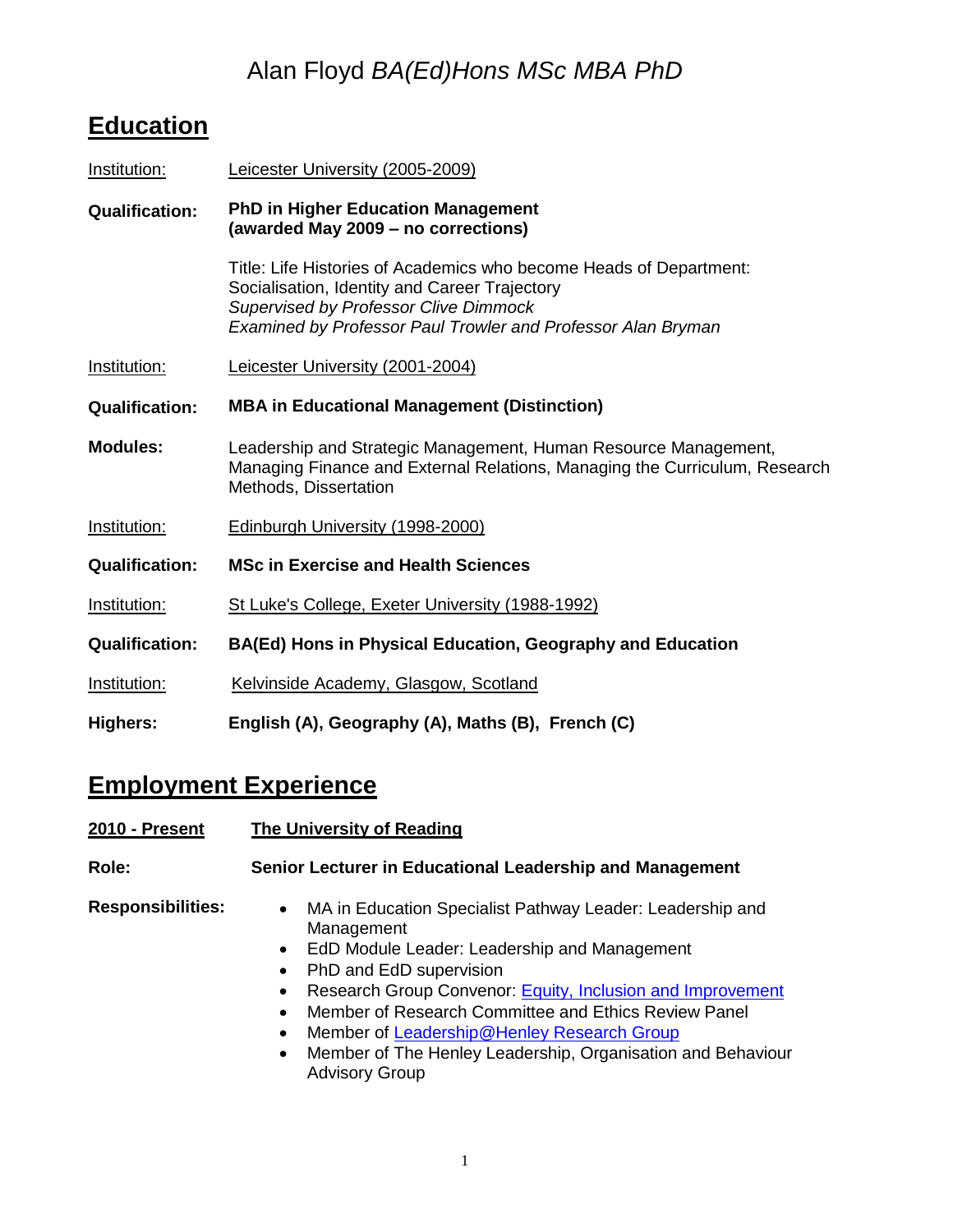### Alan Floyd *BA(Ed)Hons MSc MBA PhD*

| $2004 - 2010$            | <b>Oxford Brookes University</b>                                                                                                                                                                                                                                                                                                                                                                                                                                                                                                                                                                                                               |
|--------------------------|------------------------------------------------------------------------------------------------------------------------------------------------------------------------------------------------------------------------------------------------------------------------------------------------------------------------------------------------------------------------------------------------------------------------------------------------------------------------------------------------------------------------------------------------------------------------------------------------------------------------------------------------|
| Role:                    | <b>Assistant Head of Department: Professional and Leadership Education</b><br>(Senior Lecturer in Education until 2009)                                                                                                                                                                                                                                                                                                                                                                                                                                                                                                                        |
| <b>Responsibilities:</b> | Providing effective leadership and management to ensure that the<br>department had a clear focus for its teaching, research and<br>scholarship<br>Providing oversight for the Dean of individual staff workload and<br>$\bullet$<br>contributions, including professional development and related<br>outcomes<br>Involved in the development, recruitment and retention of staff for the<br>$\bullet$<br>department<br>Teaching on MA in Leadership and Management; PhD Supervision<br>$\bullet$<br>Contributing to leadership capacity building workshops for senior<br>$\bullet$<br>academic staff at the Westminster Institute of Education |
| $1999 - 2002$            | <b>Leeds Metropolitan University</b>                                                                                                                                                                                                                                                                                                                                                                                                                                                                                                                                                                                                           |
| Role:                    | Senior Lecturer in Physical Education - Carnegie School of Education                                                                                                                                                                                                                                                                                                                                                                                                                                                                                                                                                                           |
| <b>Responsibilities:</b> | Contributing to Initial Teacher Training and CPD courses<br>$\bullet$<br>Tutorial Programme Co-ordinator (Led a team of 8 Tutors)<br>$\bullet$<br>Partnership Cluster Manager (led a cluster of schools to support Initial<br>$\bullet$<br>Teacher Training and Continuing Professional Development)                                                                                                                                                                                                                                                                                                                                           |
| <u>1992-1999</u>         | Since graduating as a teacher in 1992 I have held a number of teaching<br>roles in schools and colleges around the UK before moving into higher<br>education.                                                                                                                                                                                                                                                                                                                                                                                                                                                                                  |

### **Outputs**

#### **Journal Articles**

- Floyd, A. (2012). 'Turning points': The personal and professional circumstances that lead academics to become middle managers. *Educational Management Administration and Leadership, 40*(2), 272-284.
- Floyd, A., & Arthur, L. (2012). Researching from within: external and internal ethical engagement. *International Journal of Research & Method in Education, 35*(2), 171-180.
- Floyd, A., & Dimmock, C. (2011). 'Jugglers', 'copers' and 'strugglers': academics' perceptions of being a HoD in a post-1992 UK university and how it influences their future careers. *Journal of Higher Education Policy and Management, 33*(4), 387-399.

#### **Book Chapters**

- Floyd, A. (forthcoming). Academics who become heads of department. In L. Gornall, C. Cook, L. Daunton, J. Salisbury & B. Thomas (Eds.), *Academic Working Lives: Experience, Practice and Change*. London: Bloomsbury.
- Floyd, A. (2012). Narrative and Life History. In A. Briggs, M. Coleman & M. Morrison (Eds.), *Research Methods in Educational Leadership and Management* (Third ed., pp. 223-235). London: Sage.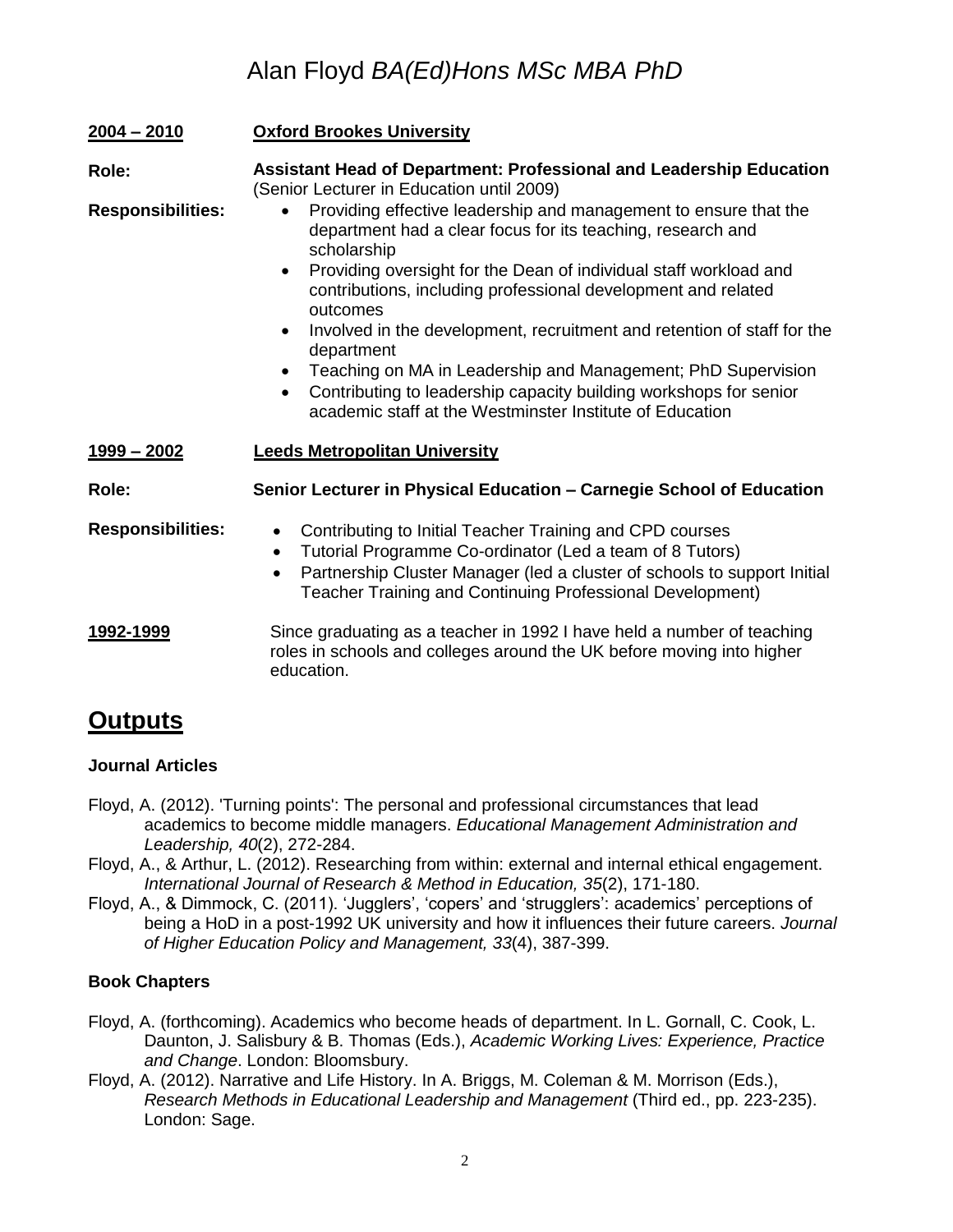## Alan Floyd *BA(Ed)Hons MSc MBA PhD*

#### **Selected Conference Papers**

- Floyd, A. and Fuller, C. *Leadership development in a Small Island Developing State: the Jamaican context* paper presented at BELMAS Annual Conference, Manchester, 20-22<sup>nd</sup> July
- Floyd, A. (2012) *Supporting middle leaders in higher education: Do we care?* Paper presented at New Zealand Educational Administration and Leadership Society Conference, Tauranga, New Zealand, 11-13 April
- Floyd, A. (2011) *Leadership in Higher Education - Voices from the Middle* invited paper presented at the SRHE South West Higher Education Network Seminar Series, University of Bristol,  $18^{th}$  Mav.
- Floyd, A. (2009) *"Turning Points": the personal and professional circumstances that lead academics to become HoDs at a UK University* presented at Beyond Teaching and Research - Inclusive Understandings of Academic Practice Conference, University of **Oxford**
- Floyd, A. (2009) *Jugglers, Copers and Strugglers: A Conceptual Framework for Interpreting the Career Trajectories of Academics who become HoDs presented at SRHE Annual* Conference, Cardiff
- Floyd, A. (2008) *Experiences of Academics who become HoDs in a UK University: Socialisation, Identity and Career Trajectory* presented at SRHE Annual Conference, Liverpool
- Floyd, A. (2008) *Karma Chameleons: Changing Identities of Academics who become Heads of Department* presented at Academic Identities in Crisis? Conference, University of Central Lancashire

### **Current and Recent Funded Research Projects**

- *2012-2014 Leadership development in a Small Island Developing State: the Jamaican context (with Dr Carol Fuller, University of Reading)* funded by a BELMAS International Partnership Grant
- *2012 - 2013 Investigating the Newly Formed Role of 'Academic Lead' at a Research-led University (with Tash Kahn-Davis and Dr Dilly Fung, both University of Exeter)* funded by the Leadership Foundation for Higher Education.
- *2012 BELMAS grant to organise [Higher Education Leadership and Management Research](http://www.belmas.org.uk/belmas11/research/rig/abouthelm.eb)  [Interest Group Seminar](http://www.belmas.org.uk/belmas11/research/rig/abouthelm.eb) (Held at University of Reading in April 2012)* Keynote speakers were Professor Sir David Watson (Principal of Green Templeton College, Oxford) and Professor Alan Bryman (Professor of Organisational and Social Research, University of Leicester).
- *2011 - 2012 Life Histories of Academics who become HoDs in a pre-1992 University: Socialisation, Identity and Career Trajectory* funded by the University of Reading Research Endowment Trust Fund.
- *2009 - 2010 Inter-professional Education and Collaborative Professional Practice* funded from Oxford Brookes University central research funds and led by Professor Marlene Morrison.